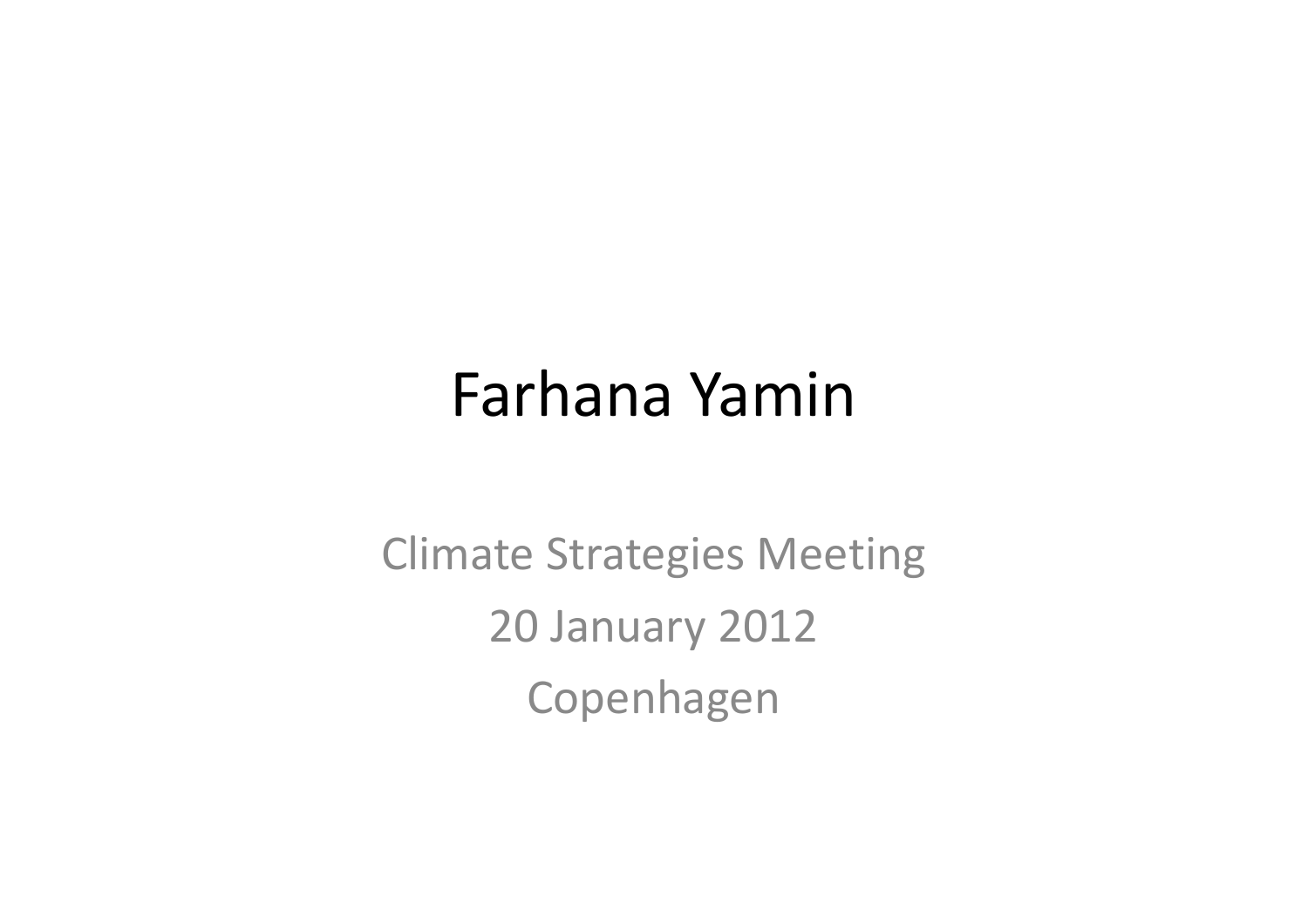## International Context

- Actors (a new who's who)
- Institutions (who decides what)
	- – $-$  Pre and post Durban: a lot more complexity
- Evolution (how did we get here)
	- – $-$  Key themes/drivers
	- – $-$  Key legal provisions and mechanisms
- Key phases: To Rio, Berlin Mandate to Kyoto, Marrakech to Montreal, Bali to Durban, from to 2020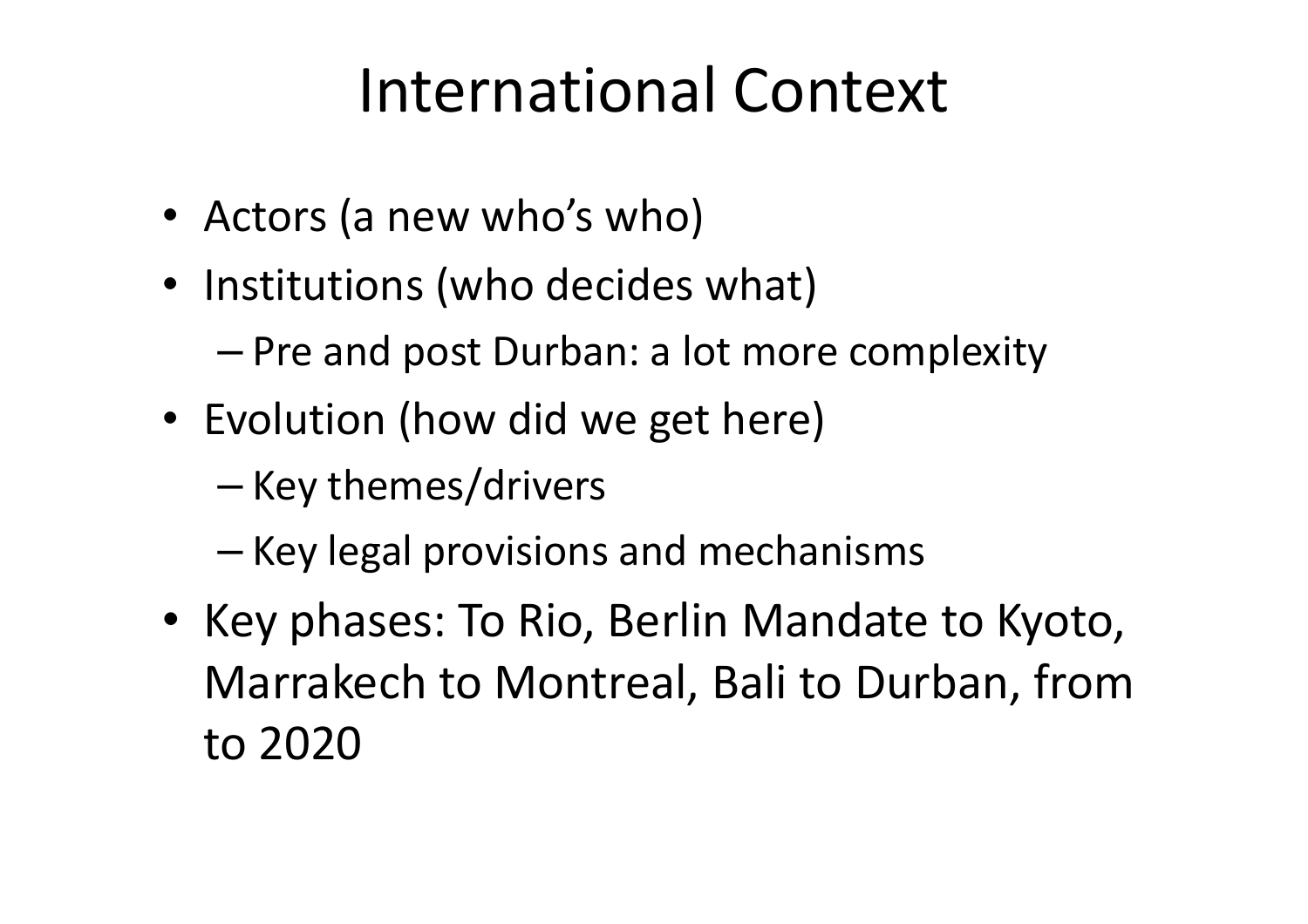# Evolution: how did we get here?

- Key themes/drivers
	- Science/policy
	- Universality & reciprocity versus CBDRRC
	- Markets versus regulation (role of law/governments)
	- Changing geopolitics
	- National and global (environmental) governance
- Key legal provisions and mechanisms
	- Adoption and legal status of COP/CMP decisions, resolutions, declarations, amendments/annexes, protocols and now "agreed outcome with legal force"
	- decision making in UNFCCC and rest of PIL/IEL (Rule 42)
- Key phases: To Rio 1989-1992; 1992 1997 Berlin Mandate to Kyoto; 1998 – 2002 Marrakech to Montreal; 2003 -2011 Bali to Durban; from Qatar to 2015/2017 or 2020?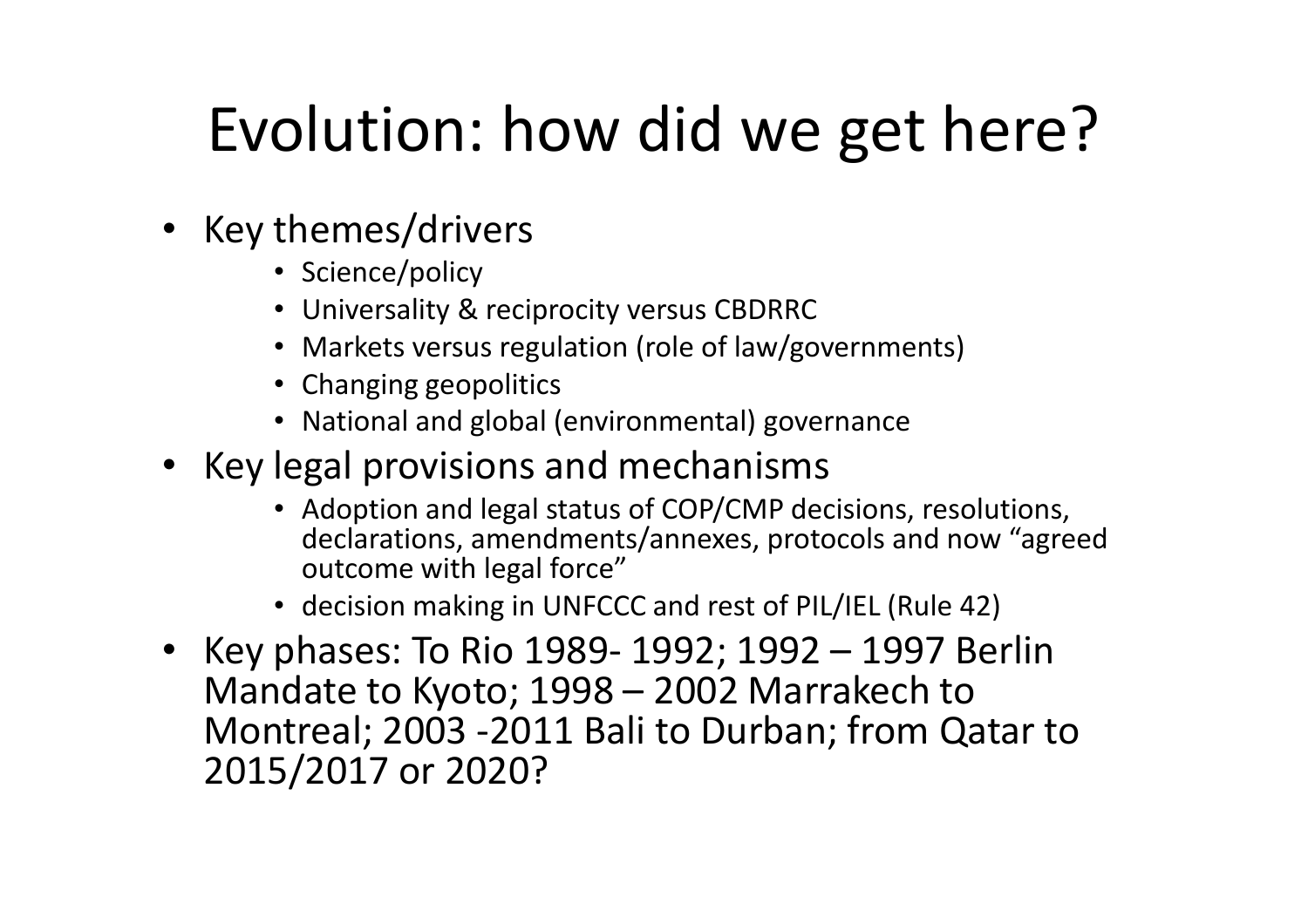#### Actors (the new who's who)

- The big picture
	- increased numbers of governments, IGOs, NGOs and media, and secretariat
	- –- representation shifting from environment ministries to energy/economic/foreign affairs ministries (mainstreaming) and increasing role of Heads of State
- Formal negotiating groups/alliances
- Core questions:
	- Who speaks for whom?
	- $-$  How are national and group positions made?
	- What expertise and resources are available to groups/alliances
- $\bullet$  How are final trade offs and contour of package deals at COPs made?
	- Increased role of COP Presidencies, changing role
	- Change in nature of negotiations process (party driven process needs to be balanced out by some one who sees the longer terms, collective big picture)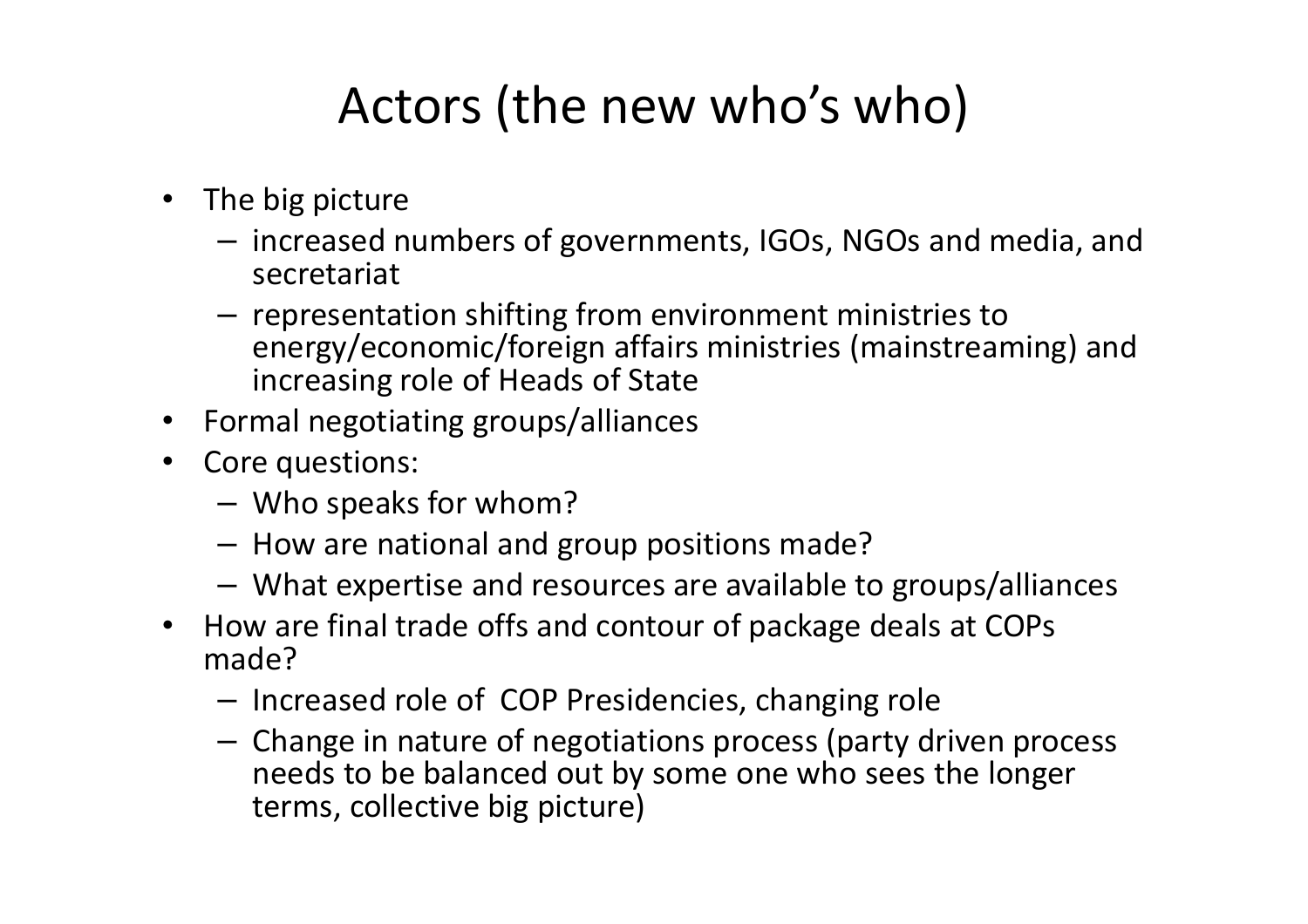### Negotiating groups/alliances

- •G77
- $\bullet$ African Group
- •LDCs Group
- •AOSIS
- • ALBA (Antigua and Barbuda, Bolivia, Cuba, Dominica, Ecuador, Nicaragua, Saint Vincent and the Grenadines and Venezuela
- $\bullet$  OPEC (Iran, Iraq, Kuwait, Saudi Arabia, Venezuela, Libya, UEA, Algeria, Nigeria, Ecuador, Algeria Angola (ex Gabon, Indonesia)
- •League of Arab Nations
- $\bullet$  CICA (Central American Integration System: Belize, Guatemala, El Salvador, Honduras, Nicaragua, Costa Rica, Panama, and the Dominican Republic
- $\bullet$ BASIC (Brazil, India, China and South Africa
- •EU 28
- Umbrella (Australia, Canada, Iceland, •Japan, Kazakhstan, New Zealand, Norway, Russian Federation, Ukraine, USA)
- $\bullet$ Central Europe 11
- • CACAM (Armenia, Uzbekistan, Turkmenistan, Moldova, other "stans"
- • Environment Integrity Group (Mexico, the Republic of Korea, Switzerland, Monaco, Lichtenstein).
- $\bullet$ REDD+ partnerships/coalitions
- $\bullet$ Cartagena Dialogue
- •Durban Alliance?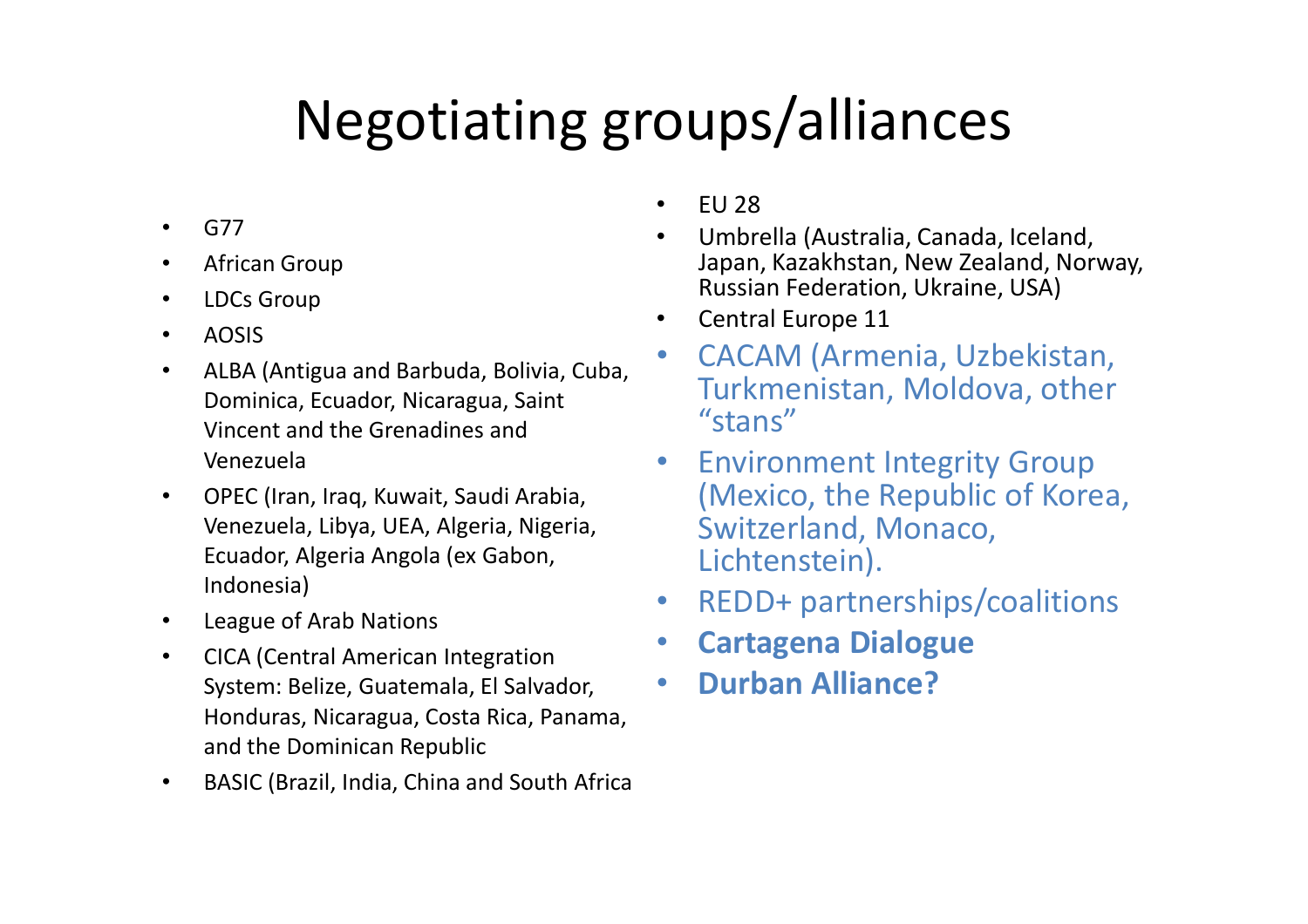#### Cartagena Dialogue

- • The Dialogue for Progressive Action (also known as the Cartagena Dialogue) is an informal space, open to countries working towards an ambitious, comprehensive and legally binding regime in the UNFCCC, and who are committed, domestically, to becoming or remaining low carbon. These are forward-looking countries, willing to work positively and proactively together, within and across regional groupings and traditional negotiating blocs in the UNFCCC. The aim of the Dialogue is to openly discuss the reasoning behind each other's positions and to explore areas where convergence and enhanced joint action could emerge.
- $\bullet$  Came together in last 48 hours of Copenhagen : six meetings 2010-2011. Key to Cancun success
- $\bullet$  Countries: Antigua & Barbuda, Australia, Bangladesh, Belgium, Burundi, Chile, Colombia, Cook Islands, Costa Rica, Democratic Republic of the Congo, Denmark, Dominican Republic, Ethiopia, European Commission, France, Germany, Guatemala, Ghana, Indonesia, Kenya, Malawi, Maldives, Marshall Islands, México, Netherlands, New Zealand, Norway, Panama, Peru, Poland, Rwanda, Samoa, Spain, Switzerland, Sweden, South Africa, Tanzania, Thailand, Tajikistan, Timor-Leste, United Kingdom and Uruguay.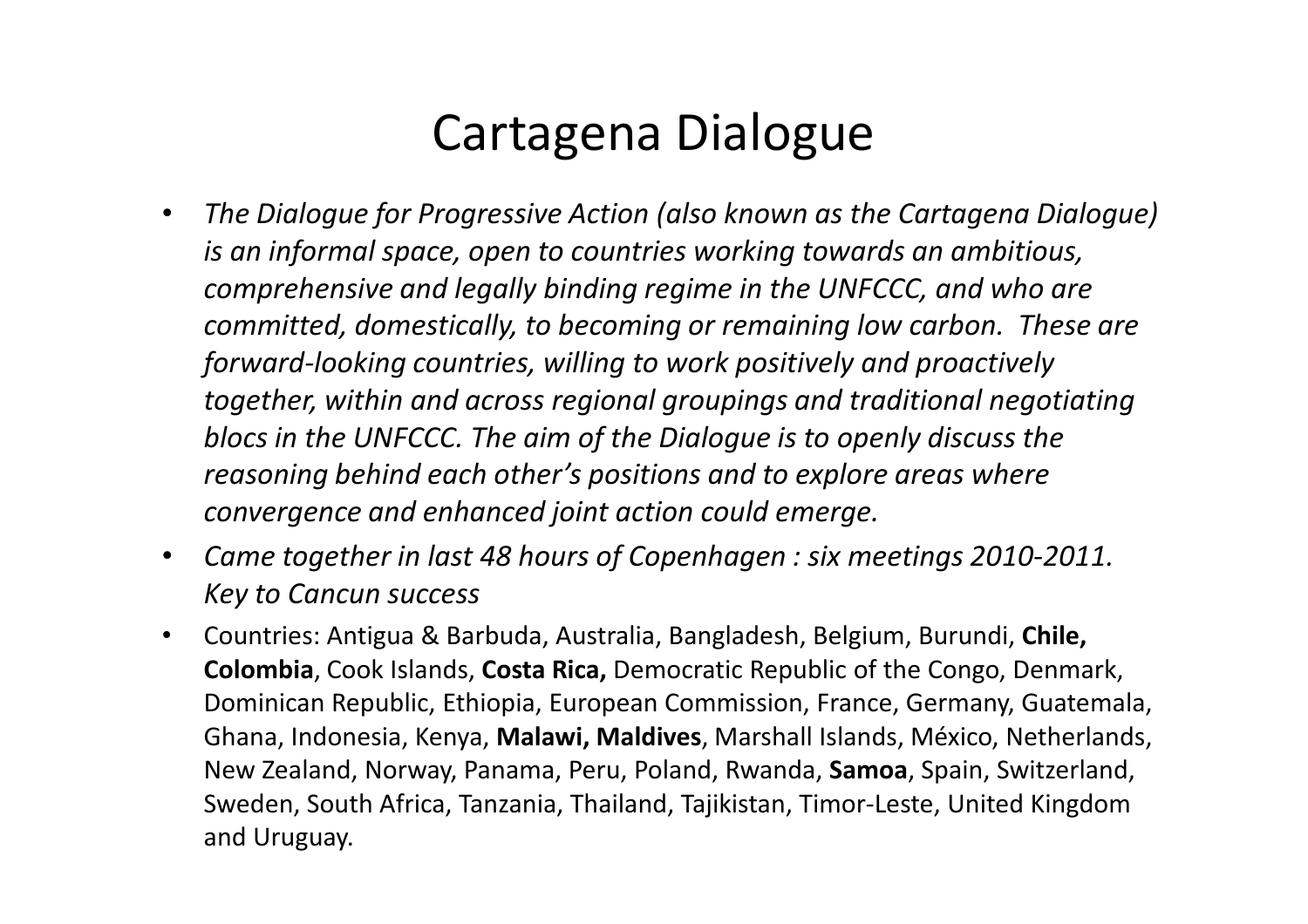### Durban Alliance

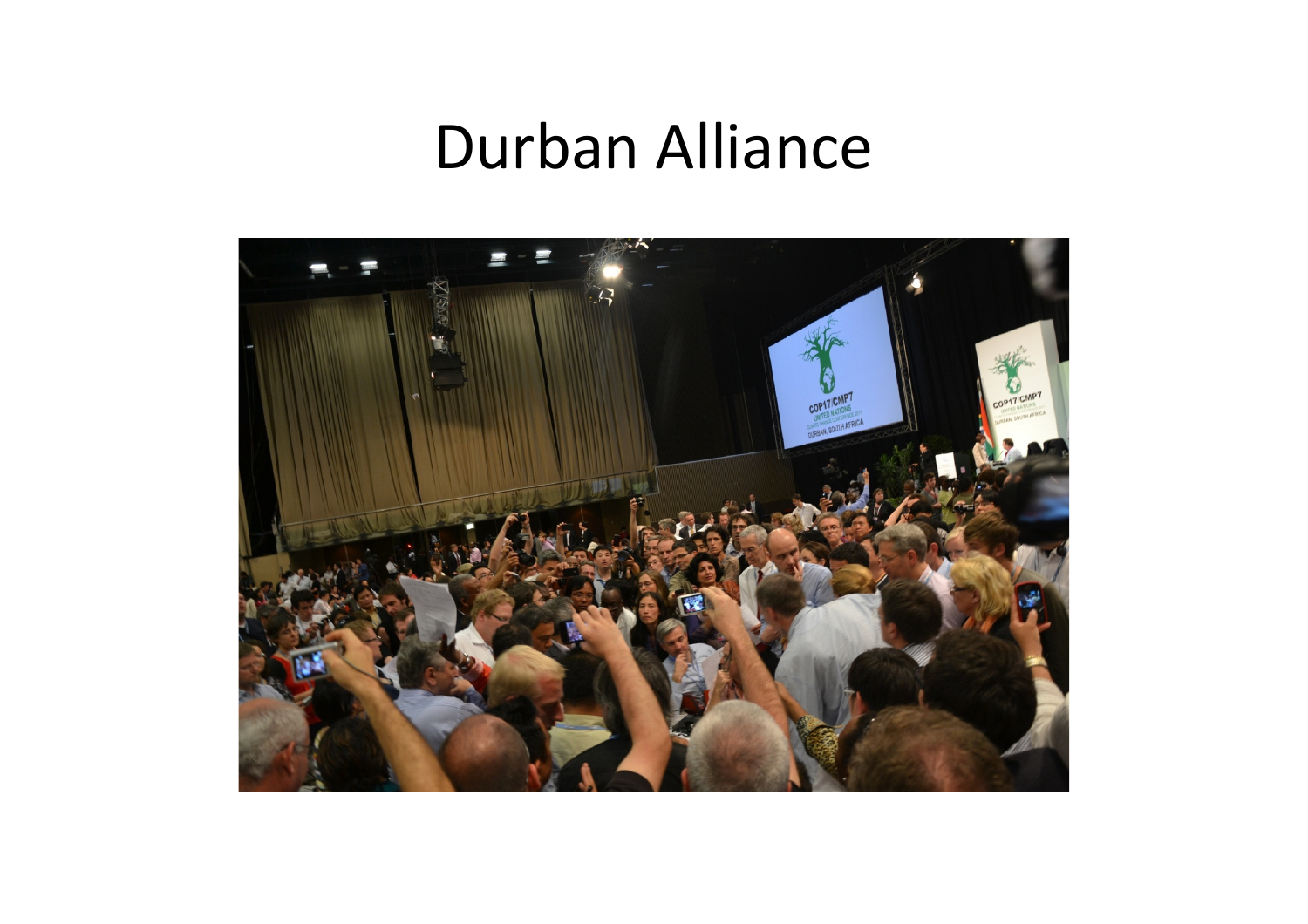## Durban Alliance

- Countries willing to do Kyoto/CP2 as part of larger political bargain
- Cartagena minus umbrella group (Australia/NZ) plus South Africa
- BASIC said they were a bloc but weren't on key issues
- Dynamics and players: EU, MS and Commission; AOSIS, LDCs and Latins
- Challenges and opportunities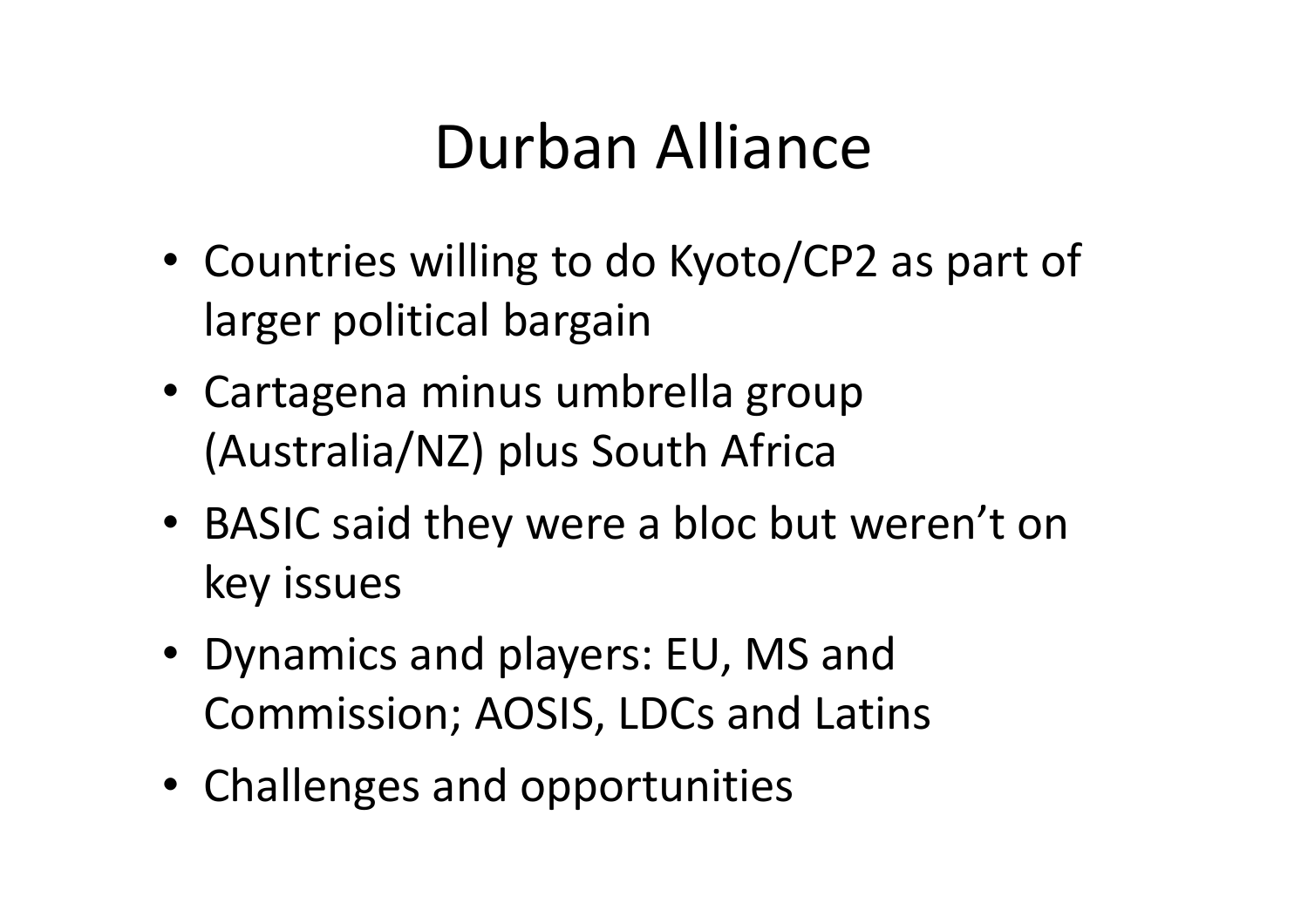## Institutions: who does what?

- Evolution of Institutions: Why set up? When?
- $\bullet$  Core questions: are the various bodies:
	- –Under authority of COP or legally independent?
	- – $-$  Temporary/permanent?
	- –Advisory or executive?
	- – $-$  Composition?
	- –Decision-making (consensus, majority-voting)?
	- – $-$  Scope of mandate?
- Other entities (e.g. expert review teams ERTs)
- • Linkages with other international bodies
	- UNGA, UN Security Council, UNSG, UN system, IPCC
	- $-$  Economic institutions: WB Group, G8/G20,
	- ICAO, IMO, Montreal Protocol, CBD, UNCCD, IRENA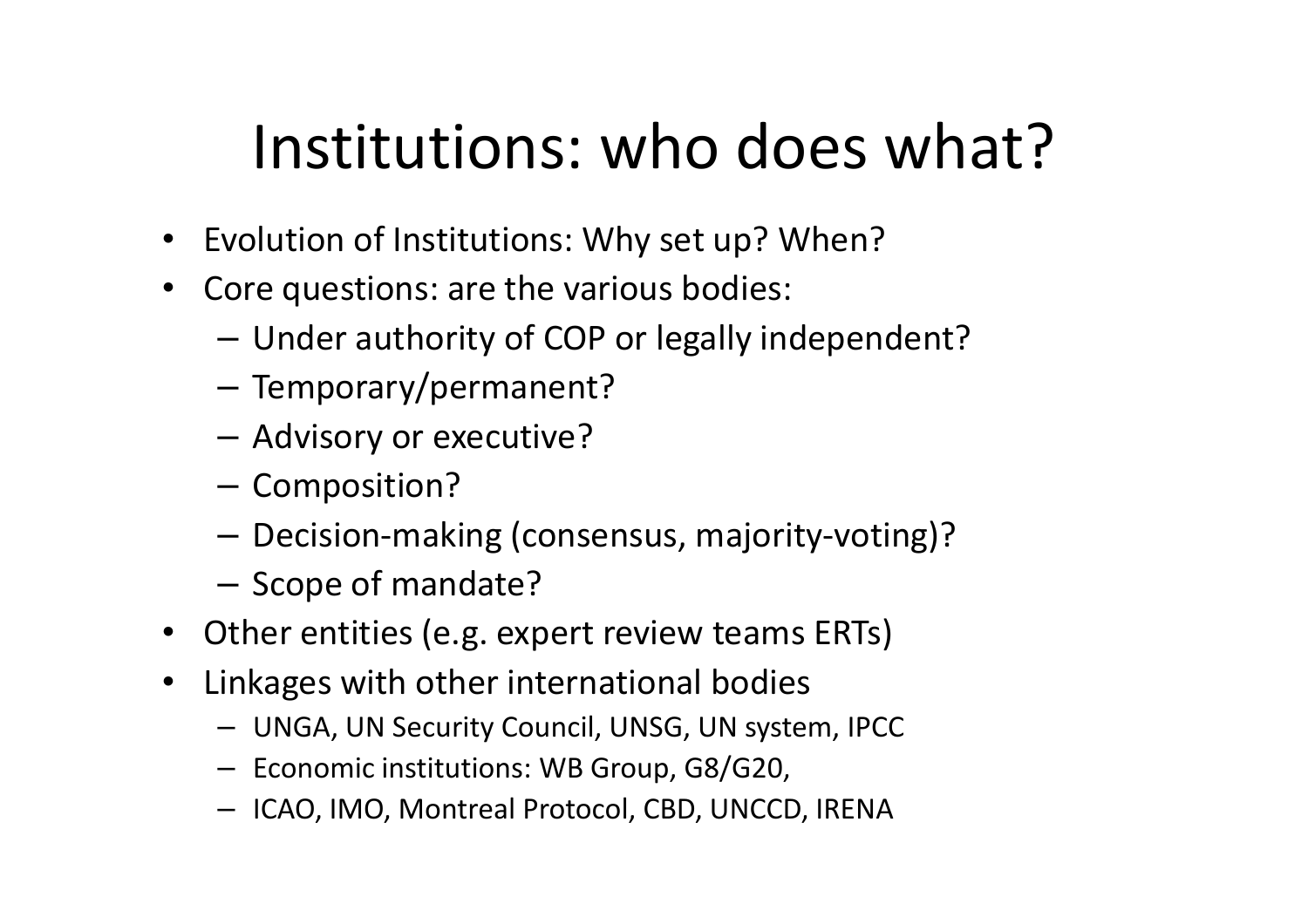## Institutions (pre Durban)